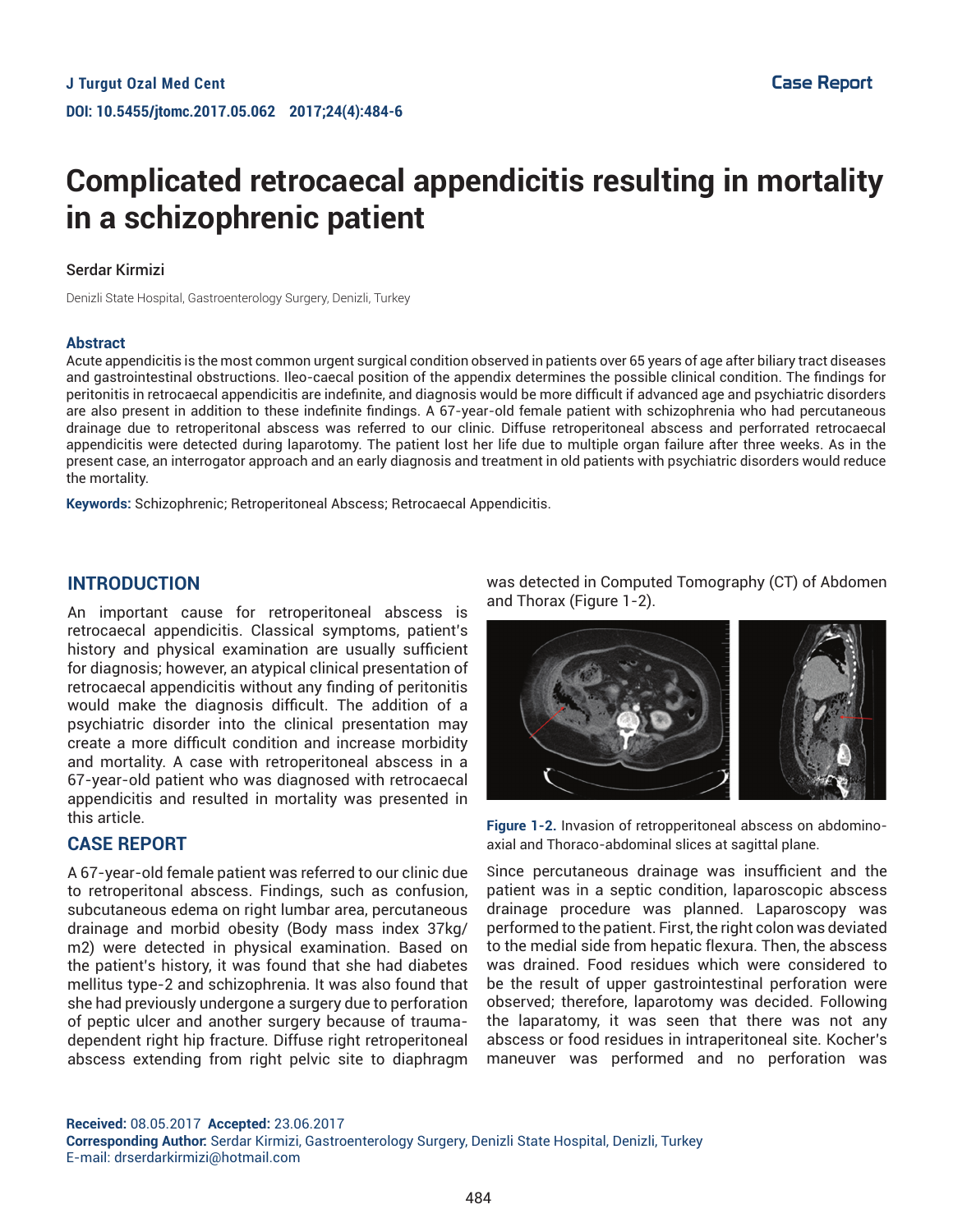#### **J Turgut Ozal Med Cent 2017;24(4):484-6**

detected in dueodenum. When the cecum was deviated to the medial side, appendix could not be found due to necrosis; however, perforated retrocaecal appendix stump was observed (Figure 3).



**Figure 3.** Intraoperative appearance of appendix body.

Primary repair and omentoplasty were applied and multiple drain was placed. The patient was monitored in intensive care unit and CT appearance of retroperitoneal site was normal at 7th and 14th days (Figure 4-5) in the post-surgery period. However, the patient lost her life due to sepsis and multiple organ failure after three weeks.



**Figure 4-5.** Retroperitoneal abscess completely disappeared on abdominal CT at postoperative days 7 and 14.

# **DISCUSSIONS**

Acute appendicitis is the most common cause for acute abdomen requiring surgery in general population; however, biliary tract pathologies, gastrointestinal obstructions are more commonly observed among the patients over 65 years of age (1). Despite the medical and technological developments, there is no diagnostic method that yields a hundred-percent accuracy. Therefore, a detailed investigation of a patient's history as well as a careful physical examination are quite essential in both elder patients and patients with psychiatric disorders. Laboratory and imaging tests are generally used to support clinical findings and eliminate differential diagnosis. Ileo-caceal position of the appendix changes according to shape and position of the caecum during embryologic development. It may exist on different positions from subhepatic site to pelvic area.

The most common position of the appendix is intraabdominal location and the second most common one is retrocaceal site (2). Some articles specified that retrocaecal appendicitis was detected in 25 to 65 per cent of the general population (3). Retroperitoneal appendicitis may cause abscess formation extending from diaphragm to the scrotum and even to the thighs. Retroperitoneal abscesses are rare conditions detected in middle-aged men in general (4).

Primary and secondary causes of retroperitoneal abscess were defined in the literature. The primary causes mostly appear as a result of the invasion of the pathogen agent to lumbar bone, muscle and soft tissues through hematogenous tract. The secondary causes stem from genitourinary and gastrointestinal organs in retroperitoneal site (5). Diabetes, malignency, gastrointestinal and genitourinary procedures or operations are the risk factors. First approach for treatment is percutaneous drainage. However, if the cause is considered to be gastrointestinal origin, laparotomy is recommended. In elder patients, the progression of perforrated appendicitis is worse and the risk of perforation is higher. Almost half of the patients may be misdiagnosed and more than 25 per cent are diagnosed too late (6). In such poor conditions, existence of a psychiatric disorder may create a difficult case to resolve. Jen Huoy Tsay et al. found in their research that the risk for perforated appendicitis among the patients with schizophrenia is 2.83 times more common than normal population (7).

Ultrasonographic diagnosis and percutaneous drainage are also useful; however, tomography is more comprehensive. Sensitivity and specifity of computed tomography are higher and they provide determination of the complications. Thickening on appendix wall, contrast uptake, lumen dilatation, density increase on adjacent fat tissue and inflammation findings support diagnosis of appendicitis (8). However, appendix was completely necrotized in our case and thus this may contribute to misdiagnosis.

In the last five years, a total of 4345 patients have been operated on acute appendicitis at our hospital. Of those operations, 3455 of them were open apendectomy and 890 were laparoscopic apendectomy. 59 of these patients were found to be schizophrenic. Thirteen patients, one of whom was schizophrenic, died due to acute appendicitis complications.